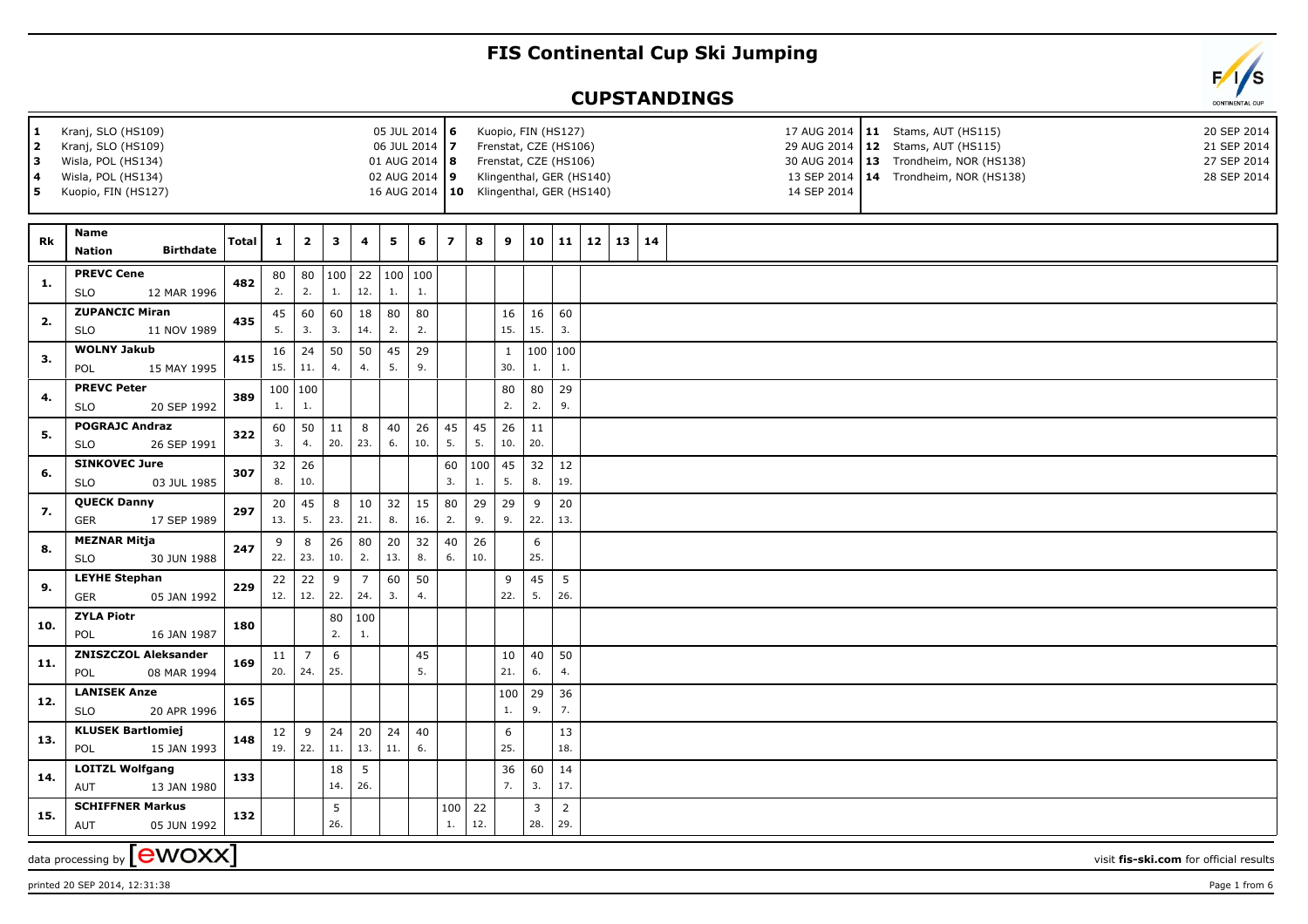| Rk  | Name<br><b>Birthdate</b><br><b>Nation</b> | Total | $\mathbf{1}$    | $\overline{2}$ | 3              | 4              | 5              | 6              | $\overline{z}$ | 8            | 9              | 10             | 11             | 12 | 13 | 14 |  |  |  |  |  |  |  |
|-----|-------------------------------------------|-------|-----------------|----------------|----------------|----------------|----------------|----------------|----------------|--------------|----------------|----------------|----------------|----|----|----|--|--|--|--|--|--|--|
|     | <b>NEUMAYER Michael</b>                   |       |                 |                |                |                |                |                |                |              |                |                |                |    |    |    |  |  |  |  |  |  |  |
| 16. | <b>GER</b><br>15 JAN 1979                 | 130   |                 |                |                |                |                |                |                |              | 32<br>8.       | 18<br>14.      | 80<br>2.       |    |    |    |  |  |  |  |  |  |  |
|     | <b>WENIG Daniel</b>                       |       |                 | $36 \mid 5$    | 36             | 36             |                |                |                |              |                | 3              |                |    |    |    |  |  |  |  |  |  |  |
| 17. | GER<br>12 AUG 1991                        | 116   | 7.              | 26.            | 7.             | 7.             |                |                |                |              |                | 28.            |                |    |    |    |  |  |  |  |  |  |  |
|     | <b>SEMENIC Anze</b>                       |       | 14              |                |                | 3              | 50             | 20             | 29             |              |                |                |                |    |    |    |  |  |  |  |  |  |  |
| 17. | 01 AUG 1993<br>SLO                        | 116   | 17.             |                |                | 28.            | 4.             | 13.            | 9.             |              |                |                |                |    |    |    |  |  |  |  |  |  |  |
| 19. | <b>PASCHKE Pius</b>                       | 111   |                 |                | $\overline{2}$ |                |                |                | 24             | 60           | $\overline{3}$ |                | 22             |    |    |    |  |  |  |  |  |  |  |
|     | 20 MAY 1990<br><b>GER</b>                 |       |                 |                | 29.            |                |                |                | 11.            | 3.           | 28.            |                | 12.            |    |    |    |  |  |  |  |  |  |  |
| 20. | JANDA Jakub                               | 106   |                 |                |                |                |                |                | 14             | 80           | 5              |                | $\overline{7}$ |    |    |    |  |  |  |  |  |  |  |
|     | CZE<br>27 APR 1978                        |       |                 |                |                |                |                |                | 17.            | 2.           | 26.            |                | 24.            |    |    |    |  |  |  |  |  |  |  |
| 21. | <b>HULA Stefan</b>                        | 105   |                 | $29 \mid 12$   |                | $\overline{4}$ | 36             | 24             |                |              |                |                |                |    |    |    |  |  |  |  |  |  |  |
|     | 29 SEP 1986<br>POL                        |       | 9.              | 19.            |                | 27.            | 7.             | 11.            |                |              |                |                |                |    |    |    |  |  |  |  |  |  |  |
| 22. | ZIOBRO Jan<br>24 JUN 1991<br>POL          | 100   |                 |                | 40<br>6.       | 60<br>3.       |                |                |                |              |                |                |                |    |    |    |  |  |  |  |  |  |  |
|     | <b>HAUER Joachim</b>                      |       |                 |                |                |                |                |                |                |              |                |                |                |    |    |    |  |  |  |  |  |  |  |
| 22. | 02 FEB 1991<br><b>NOR</b>                 | 100   |                 |                |                |                |                |                |                |              |                | 50<br>4.       | 50<br>4.       |    |    |    |  |  |  |  |  |  |  |
|     | <b>EISENBICHLER Markus</b>                |       |                 |                |                |                |                |                |                |              | 60             | 12             | 24             |    |    |    |  |  |  |  |  |  |  |
| 24. | <b>GER</b><br>03 APR 1991                 | 96    |                 |                |                |                |                |                |                |              | 3.             | 19.            | 11.            |    |    |    |  |  |  |  |  |  |  |
|     | <b>DESCOMBES SEVOIE Vin</b>               |       | $13 \mid 11$    |                |                |                |                |                |                |              | 50             | 22             |                |    |    |    |  |  |  |  |  |  |  |
| 24. | <b>FRA</b><br>09 JAN 1984                 | 96    | 18.             | 20.            |                |                |                |                |                |              | 4.             | 12.            |                |    |    |    |  |  |  |  |  |  |  |
| 26. | <b>AIGNER Clemens</b>                     | 88    | 10              | 16             | 13             | 26             |                |                |                |              | $\overline{4}$ | $\overline{4}$ | 15             |    |    |    |  |  |  |  |  |  |  |
|     | AUT<br>02 FEB 1993                        |       | 21.             | 15.            | 18.            | 10.            |                |                |                |              | 27.            | 27.            | 16.            |    |    |    |  |  |  |  |  |  |  |
| 27. | <b>MANDL Ziga</b>                         | 86    |                 |                |                |                |                |                | 36             | 50           |                |                |                |    |    |    |  |  |  |  |  |  |  |
|     | <b>SLO</b><br>13 JAN 1990                 |       |                 |                |                |                |                |                | 7.             | 4.           |                |                |                |    |    |    |  |  |  |  |  |  |  |
| 28. | <b>KUBACKI Dawid</b>                      | 85    |                 |                | 45             | 40             |                |                |                |              |                |                |                |    |    |    |  |  |  |  |  |  |  |
|     | POL<br>12 MAR 1990                        |       |                 |                | 5.             | 6.             |                |                |                |              |                |                |                |    |    |    |  |  |  |  |  |  |  |
| 29. | <b>STREITLER Patrick</b><br>17 APR 1995   | 83    | 20<br>13.   13. | 20             | 32<br>8.       | 11<br>20.      |                |                |                |              |                |                |                |    |    |    |  |  |  |  |  |  |  |
|     | AUT<br><b>MIETUS Grzegorz</b>             |       |                 |                |                |                |                |                |                | $40 \mid 20$ |                |                |                |    |    |    |  |  |  |  |  |  |  |
| 30. | 20 FEB 1993<br>POL                        | 82    |                 |                |                |                |                |                | 22<br>12.      | 6.           | 13.            |                |                |    |    |    |  |  |  |  |  |  |  |
|     | <b>BIEGUN Krzysztof</b>                   |       |                 |                |                | 45             | 22             | 6              |                |              |                |                | 6              |    |    |    |  |  |  |  |  |  |  |
| 31. | 21 MAY 1994<br>POL                        | 79    |                 |                |                | 5.             | 12.            | 25.            |                |              |                |                | 25.            |    |    |    |  |  |  |  |  |  |  |
|     | <b>KALINITSCHENKO Anton</b>               |       |                 |                | $\mathbf{1}$   |                | $\overline{7}$ | 36             | $\overline{7}$ | $13 \mid 13$ |                |                |                |    |    |    |  |  |  |  |  |  |  |
| 32. | <b>RUS</b><br>22 JUL 1982                 | 77    |                 |                | 30.            |                | 24.            | 7.             | 24.            | 18.          | 18.            |                |                |    |    |    |  |  |  |  |  |  |  |
| 33. | <b>MUOTKA OIII</b>                        | 76    |                 |                |                |                | 16             | 60             |                |              |                |                |                |    |    |    |  |  |  |  |  |  |  |
|     | FIN<br>14 JUL 1988                        |       |                 |                |                |                | 15.            | 3.             |                |              |                |                |                |    |    |    |  |  |  |  |  |  |  |
| 34. | <b>KARLEN Gabriel</b>                     | 69    |                 |                |                |                | 14             | $\overline{7}$ |                |              | 12             | 36             |                |    |    |    |  |  |  |  |  |  |  |
|     | SUI<br>10 MAR 1994                        |       |                 |                |                |                | 17.            | 24.            |                |              | 19.            | 7.             |                |    |    |    |  |  |  |  |  |  |  |

printed 20 SEP 2014, 12:31:38 **Page 2** from 6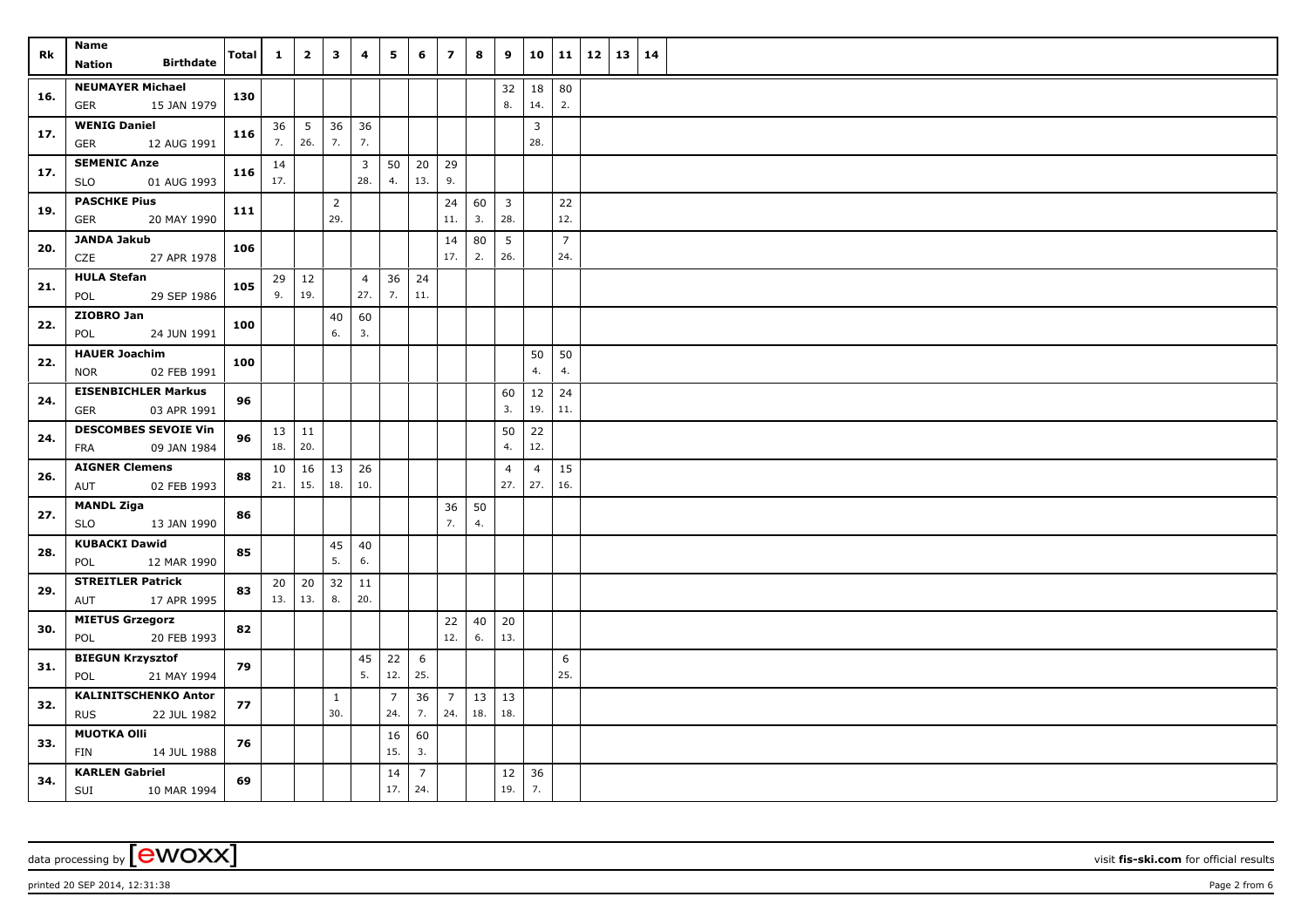| Rk  | Name                                                    | <b>Total</b> | $\mathbf{1}$ | $\overline{2}$     | $\mathbf{3}$ | 4          | 5         | 6                      | $\overline{\phantom{a}}$ | 8         | 9                     | 10                    | 11        | 12 | 13   14 |  |
|-----|---------------------------------------------------------|--------------|--------------|--------------------|--------------|------------|-----------|------------------------|--------------------------|-----------|-----------------------|-----------------------|-----------|----|---------|--|
|     | <b>Birthdate</b><br><b>Nation</b>                       |              |              |                    |              |            |           |                        |                          |           |                       |                       |           |    |         |  |
| 35. | <b>TOLLINGER Elias</b><br>25 MAR 1995<br>AUT            | 68           |              |                    |              |            |           |                        | 50<br>4.                 | 18<br>14. |                       |                       |           |    |         |  |
| 36. | <b>LAMY CHAPPUIS Ronan</b><br>10 SEP 1993<br><b>FRA</b> | 66           | 10.          | $26 \mid 29$<br>9. |              |            |           |                        |                          |           | 11<br>20.             |                       |           |    |         |  |
| 37. | <b>SOKOLENKO Konstantin</b><br>09 NOV 1987<br>KAZ       | 64           |              |                    |              |            |           |                        | 32<br>8.                 | 32<br>8.  |                       |                       |           |    |         |  |
| 38. | <b>GEIGER Karl</b><br><b>GER</b><br>11 FEB 1993         | 63           |              |                    |              |            |           |                        |                          |           | 22<br>12.             | 15<br>16.             | 26<br>10. |    |         |  |
| 38. | <b>HVALA Jaka</b><br>15 JUL 1993<br><b>SLO</b>          | 63           |              | 11<br>20.          | 20<br>13.    | 12<br>19.  | 15<br>16. | $5\overline{5}$<br>26. |                          |           |                       |                       |           |    |         |  |
| 40. | <b>POPPINGER Manuel</b><br>19 MAY 1989<br>AUT           | 60           |              |                    |              |            |           |                        |                          |           |                       | 20<br>13.             | 40<br>6.  |    |         |  |
| 41. | <b>PEIER Killian</b><br>28 MAR 1995<br>SUI              | 56           |              |                    | 12<br>19.    |            | 8<br>23.  | $\overline{4}$<br>27.  |                          |           |                       |                       | 32<br>8.  |    |         |  |
| 42. | <b>FETTNER Manuel</b><br>AUT<br>17 JUN 1985             | 55           |              |                    |              |            |           |                        |                          |           | 40<br>6.              | $\overline{7}$<br>24. | 8<br>23.  |    |         |  |
| 43. | <b>KOBAYASHI Junshiro</b><br><b>JPN</b><br>11 JUN 1991  | 53           |              |                    | 29<br>9.     | 24<br>11.  |           |                        |                          |           |                       |                       |           |    |         |  |
| 44. | <b>MAYLAENDER Dominik</b><br>20 MAR 1995<br>GER         | 52           |              |                    |              | 15<br>16.  |           |                        | 11<br>20.                | 12<br>19. | 14<br>17.             |                       |           |    |         |  |
| 45. | <b>LEJA Krzysztof</b><br>21 FEB 1996<br>POL             | 51           |              |                    |              | 32<br>8.   |           |                        | 8<br>23.                 | 11<br>20. |                       |                       |           |    |         |  |
| 45. | <b>ASCHENWALD Philipp</b><br>12 NOV 1995<br>AUT         | 51           |              |                    |              |            |           |                        | 9<br>22.                 | 26<br>10. |                       |                       | 16<br>15. |    |         |  |
| 47. | <b>KRANJEC Robert</b><br>16 JUL 1981<br><b>SLO</b>      | 50           | 50<br>4.     |                    |              |            |           |                        |                          |           |                       |                       |           |    |         |  |
| 48. | <b>SARDYKO Alexander</b><br>08 MAY 1990<br><b>RUS</b>   | 47           |              |                    |              |            |           | 11<br>20.              | 26<br>10.                |           |                       | 10<br>21.             |           |    |         |  |
| 49. | <b>FUCHS Tim</b><br><b>GER</b><br>03 AUG 1997           | 46           |              |                    |              |            | 26<br>10. | 13<br>18.              |                          |           | $\overline{7}$<br>24. |                       |           |    |         |  |
| 50. | <b>BRADATSCH Sebastian</b><br><b>GER</b><br>08 MAY 1996 | 45           |              |                    | 22<br>12.    | 14<br> 17. | 9<br>22.  |                        |                          |           |                       |                       |           |    |         |  |
| 50. | <b>NAGLIC Tomaz</b><br><b>SLO</b><br>18 JUL 1989        | 45           |              | 45<br>5.           |              |            |           |                        |                          |           |                       |                       |           |    |         |  |
| 52. | <b>ITO Kenshiro</b><br>JPN<br>08 JAN 1990               | 44           |              |                    | 15<br>16.    | 29<br>9.   |           |                        |                          |           |                       |                       |           |    |         |  |
| 52. | <b>ZHAPAROV Marat</b><br>KAZ<br>25 AUG 1985             | 44           |              |                    |              |            |           | 16<br>15.              | 12<br>19.                | 16<br>15. |                       |                       |           |    |         |  |

printed 20 SEP 2014, 12:31:38 **Page 3** from 6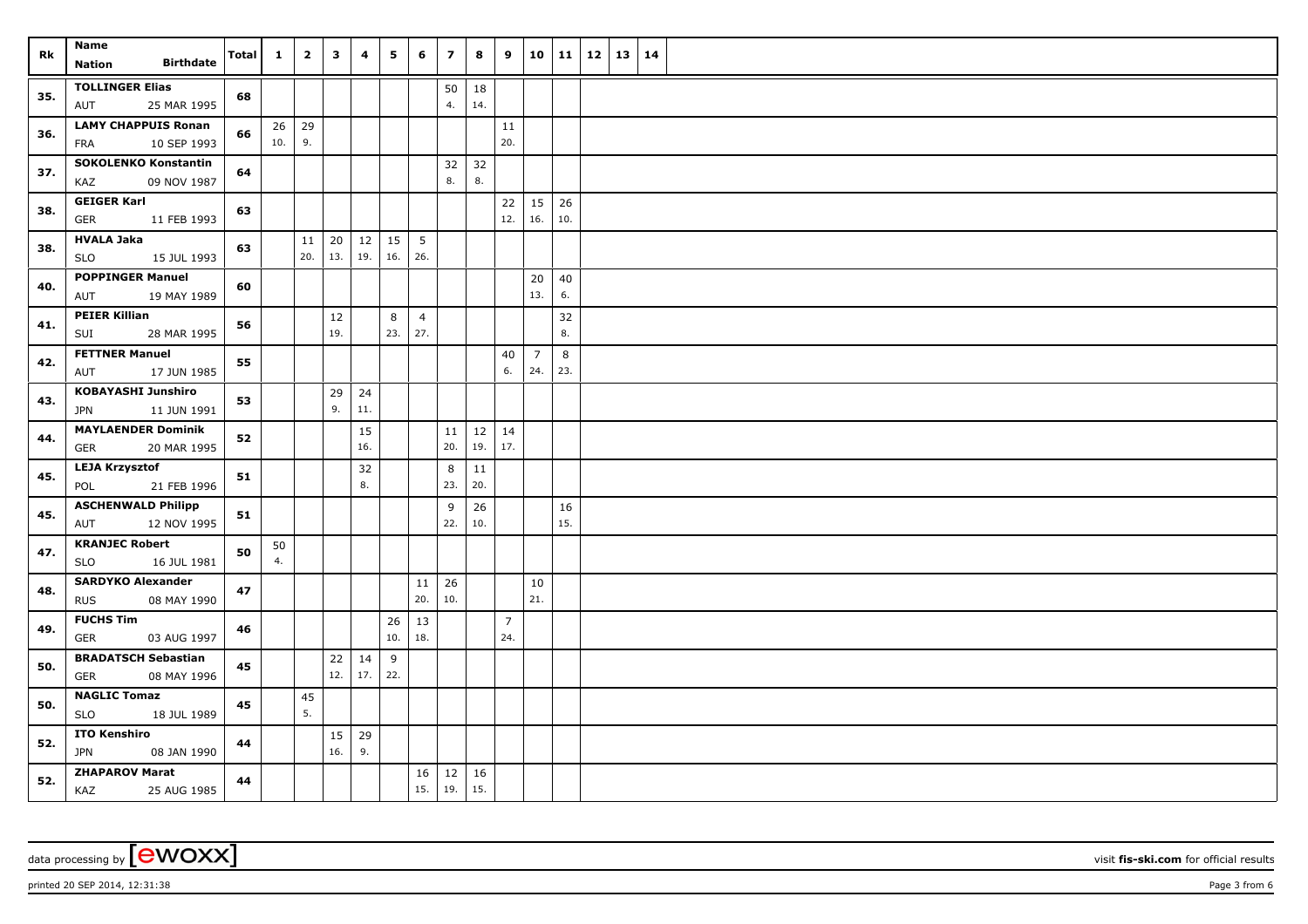| Rk  | <b>Name</b><br><b>Birthdate</b><br><b>Nation</b>          | <b>Total</b> | $\mathbf{1}$          | $\overline{\mathbf{2}}$ | $\mathbf{3}$          | 4         | 5         | 6         | $\overline{\phantom{a}}$ | 8                              | 9         | 10        |                       | $11 \mid 12$ | 13   14 |  |
|-----|-----------------------------------------------------------|--------------|-----------------------|-------------------------|-----------------------|-----------|-----------|-----------|--------------------------|--------------------------------|-----------|-----------|-----------------------|--------------|---------|--|
| 54. | <b>SOEBERG Sigurd Nymoel</b><br><b>NOR</b><br>31 AUG 1994 | 43           |                       |                         |                       |           |           |           |                          |                                | 18<br>14. | 24<br>11. | $\mathbf{1}$<br>30.   |              |         |  |
| 55. | <b>GRIGOLI Marco</b><br>27 APR 1991<br>SUI                | 42           | 8 <sup>1</sup><br>23. | 14<br>17.               |                       |           |           |           |                          | 20<br>13.                      |           |           |                       |              |         |  |
| 56. | <b>WINTER Paul</b><br>GER<br>05 OCT 1997                  | 41           |                       |                         |                       |           | 29<br>9.  | 12<br>19. |                          |                                |           |           |                       |              |         |  |
| 57. | <b>TEPES Jurij</b><br><b>SLO</b><br>14 FEB 1989           | 40           | 40<br>6.              |                         |                       |           |           |           |                          |                                |           |           |                       |              |         |  |
| 57. | <b>GANGNES Kenneth</b><br>15 MAY 1989<br><b>NOR</b>       | 40           |                       |                         |                       |           |           |           |                          |                                | 8<br>23.  | 14<br>17. | 18<br>14.             |              |         |  |
| 59. | <b>MAKSIMOCHKIN Mikhail</b><br>29 AUG 1993<br><b>RUS</b>  | 39           | $24 \mid 15$<br>11.   | 16.                     |                       |           |           |           |                          |                                |           |           |                       |              |         |  |
| 60. | <b>PUNGERTAR Matjaz</b><br>14 AUG 1990<br><b>SLO</b>      | 36           |                       | 36<br>7.                |                       |           |           |           |                          |                                |           |           |                       |              |         |  |
| 60. | <b>NOMME Martti</b><br>EST<br>07 AUG 1993                 | 36           |                       |                         |                       |           | 18<br>14. | 18<br>14. |                          |                                |           |           |                       |              |         |  |
| 60. | <b>KANTYKA Przemyslaw</b><br>15 DEC 1996<br>POL           | 36           |                       |                         | $\overline{3}$<br>28. | 6<br>25.  |           |           | 13<br>18.                | 14<br> 17.                     |           |           |                       |              |         |  |
| 60. | <b>MATURA Jan</b><br>CZE<br>29 JAN 1980                   | 36           |                       |                         |                       |           |           |           |                          |                                |           | 26<br>10. | 10<br>21.             |              |         |  |
| 60. | <b>PRISLIC Ernest</b><br><b>SLO</b><br>30 SEP 1993        | 36           |                       |                         |                       |           |           |           |                          | 36<br>7.                       |           |           |                       |              |         |  |
| 65. | <b>PREVC Domen</b><br>04 JUN 1999<br><b>SLO</b>           | 32           |                       | 32<br>8.                |                       |           |           |           |                          |                                |           |           |                       |              |         |  |
| 66. | <b>HUBER Daniel</b><br>02 JAN 1993<br>AUT                 | 30           |                       |                         | 10<br>21.             | 16<br>15. |           |           |                          |                                |           |           | $\overline{4}$<br>27. |              |         |  |
| 66. | <b>EGLOFF Luca</b><br>SUI<br>06 JUN 1995                  | 30           |                       |                         |                       |           |           | 22<br>12. |                          | 8<br>23.                       |           |           |                       |              |         |  |
| 68. | <b>BRESADOLA Davide</b><br>10 SEP 1988<br>ITA             | 29           |                       |                         | 16<br>15.             | 13<br>18. |           |           |                          |                                |           |           |                       |              |         |  |
| 68. | <b>HOFER Thomas</b><br>AUT<br>28 JAN 1996                 | 29           | $\mathbf{1}$<br>30.   |                         |                       |           |           |           | 16<br>15.                | $\overline{\mathbf{3}}$<br>28. |           |           | 9<br>22.              |              |         |  |
| 70. | <b>BOYARINTSEV Vladislav</b><br>31 OCT 1994<br><b>RUS</b> | 27           | 7 <sup>1</sup><br>24. | 20<br>13.               |                       |           |           |           |                          |                                |           |           |                       |              |         |  |
| 70. | <b>HAZETDINOV Ilmir</b><br><b>RUS</b><br>28 OCT 1991      | 27           |                       |                         |                       |           |           |           | 20<br>13.                | $\overline{7}$<br>24.          |           |           |                       |              |         |  |
| 72. | <b>CIKL Martin</b><br>CZE<br>17 AUG 1987                  | 25           |                       |                         | $\overline{7}$<br>24. |           |           |           | 18<br>14.                |                                |           |           |                       |              |         |  |

printed 20 SEP 2014, 12:31:38 Page 4 from 6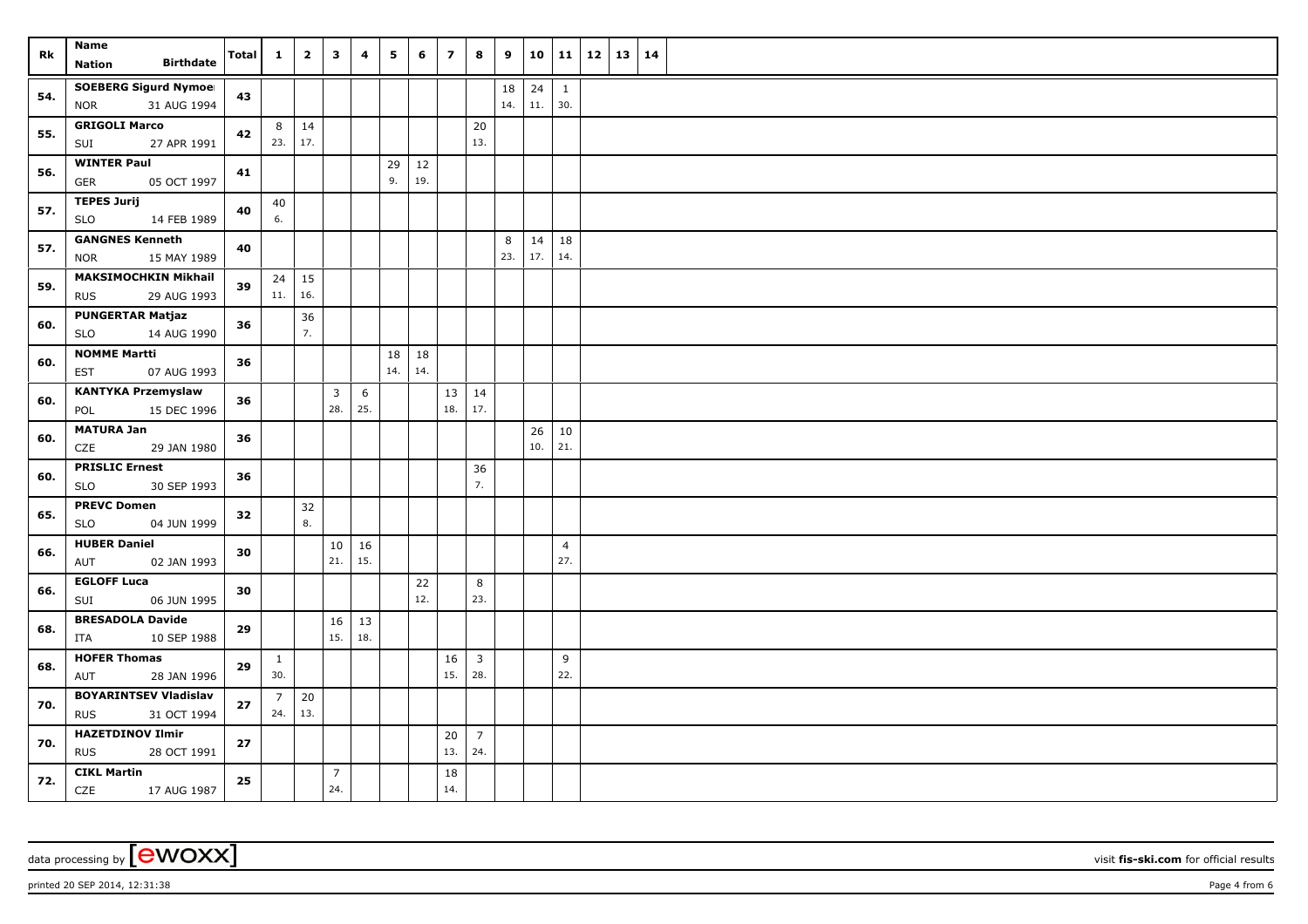| Rk  | Name                                                   | Total | $\mathbf{1}$   | $\overline{2}$  | $\overline{\mathbf{3}}$ | 4        | 5                              | 6             | $\overline{z}$ | 8              | 9              | 10           |                | 11   12   13 | 14 |  |
|-----|--------------------------------------------------------|-------|----------------|-----------------|-------------------------|----------|--------------------------------|---------------|----------------|----------------|----------------|--------------|----------------|--------------|----|--|
|     | <b>Birthdate</b><br>Nation                             |       |                |                 |                         |          |                                |               |                |                |                |              |                |              |    |  |
| 72. | <b>HEISKANEN Sami</b>                                  | 25    |                |                 |                         |          | 11                             | 14            |                |                |                |              |                |              |    |  |
|     | 14 OCT 1991<br>FIN                                     |       |                |                 |                         |          | 20.                            | 17.           |                |                |                |              |                |              |    |  |
| 74. | <b>RHOADS William</b>                                  | 24    |                |                 |                         |          |                                |               |                |                | 24             |              |                |              |    |  |
|     | 08 JUN 1995<br>USA                                     |       |                |                 |                         |          |                                |               |                |                | 11.            |              |                |              |    |  |
| 74. | <b>ELVERUM SORSELL Kim I</b>                           | 24    |                |                 |                         |          |                                |               |                |                |                | $13 \mid 11$ |                |              |    |  |
|     | 06 OCT 1988<br><b>NOR</b>                              |       |                |                 |                         |          |                                |               |                |                |                | 18.          | 20.            |              |    |  |
| 76. | <b>TANDE Daniel-Andre</b><br><b>NOR</b><br>24 JAN 1994 | 23    |                |                 | 14<br>17.               | 9<br>22. |                                |               |                |                |                |              |                |              |    |  |
|     |                                                        |       |                |                 |                         |          |                                |               |                |                |                |              |                |              |    |  |
| 77. | <b>WANGLER Niklas</b><br>21 MAR 1993<br><b>GER</b>     | 21    |                |                 |                         |          |                                |               | 10<br>21.      | 9<br>$22.$ 29. | $\overline{2}$ |              |                |              |    |  |
|     | <b>MAYLAENDER Jan</b>                                  |       |                |                 |                         |          |                                |               | 15             | 5              |                |              |                |              |    |  |
| 78. | GER<br>29 MAR 1992                                     | 20    |                |                 |                         |          |                                |               | 16.            | 26.            |                |              |                |              |    |  |
|     | <b>LUNARDI Michael</b>                                 |       | $\overline{3}$ | $\overline{3}$  |                         |          | 6                              | 8             |                |                |                |              |                |              |    |  |
| 78. | 21 SEP 1992<br>ITA                                     | 20    | 28.            | 28.             |                         |          | 25.                            | 23.           |                |                |                |              |                |              |    |  |
|     | <b>GRANERUD Halvor Egner</b>                           |       |                |                 |                         |          |                                |               |                |                | 15             | $\mathbf{1}$ | $\overline{3}$ |              |    |  |
| 80. | 29 MAY 1996<br><b>NOR</b>                              | 19    |                |                 |                         |          |                                |               |                |                | 16.            | 30.          | 28.            |              |    |  |
| 81. | <b>STEKALA Andrzej</b>                                 | 15    |                |                 |                         |          |                                |               |                | 15             |                |              |                |              |    |  |
|     | 30 JUN 1995<br>POL                                     |       |                |                 |                         |          |                                |               |                | 16.            |                |              |                |              |    |  |
| 81. | <b>DEZMAN Nejc</b>                                     | 15    | 15             |                 |                         |          |                                |               |                |                |                |              |                |              |    |  |
|     | <b>SLO</b><br>07 DEC 1992                              |       | 16.            |                 |                         |          |                                |               |                |                |                |              |                |              |    |  |
| 83. | <b>JUSTIN Rok</b>                                      | 13    |                | 13              |                         |          |                                |               |                |                |                |              |                |              |    |  |
|     | <b>SLO</b><br>06 APR 1993                              |       |                | 18.             |                         |          |                                |               |                |                |                |              |                |              |    |  |
| 83. | <b>OJALA Juho</b>                                      | 13    |                |                 |                         |          | $\overline{\mathbf{3}}$<br>28. | $10\,$<br>21. |                |                |                |              |                |              |    |  |
|     | FIN<br>17 MAR 1995                                     |       |                |                 |                         |          |                                |               |                |                |                |              |                |              |    |  |
| 83. | VALTA Ossi-Pekka<br>22 NOV 1991<br>FIN                 | 13    |                |                 |                         |          | 13<br>18.                      |               |                |                |                |              |                |              |    |  |
|     | <b>SIEGEL David</b>                                    |       |                |                 |                         |          | 12                             |               |                |                |                |              |                |              |    |  |
| 86. | 28 AUG 1996<br><b>GER</b>                              | 12    |                |                 |                         |          | 19.                            |               |                |                |                |              |                |              |    |  |
|     | <b>KORNILOV Denis</b>                                  |       | 6              | $6\phantom{1}6$ |                         |          |                                |               |                |                |                |              |                |              |    |  |
| 86. | <b>RUS</b><br>17 AUG 1986                              | 12    | $25.$ 25.      |                 |                         |          |                                |               |                |                |                |              |                |              |    |  |
|     | ZAPOTOCZNY Andrzej                                     |       |                |                 |                         |          |                                |               | $\overline{2}$ | 10             |                |              |                |              |    |  |
| 86. | POL<br>16 OCT 1991                                     | 12    |                |                 |                         |          |                                |               | 29.            | 21.            |                |              |                |              |    |  |
| 89. | <b>ALTENBURGER Florian</b>                             | $11$  |                |                 |                         |          |                                |               | $\overline{4}$ | $\overline{7}$ |                |              |                |              |    |  |
|     | 02 NOV 1993<br>AUT                                     |       |                |                 |                         |          |                                |               | 27.            | 24.            |                |              |                |              |    |  |
| 89. | <b>DREHER Michael</b>                                  | 11    | 5              |                 |                         |          |                                |               | 6              |                |                |              |                |              |    |  |
|     | GER<br>30 JAN 1993                                     |       | 26.            |                 |                         |          |                                |               | 25.            |                |                |              |                |              |    |  |
| 89. | <b>TOROK Eduard</b>                                    | 11    |                | $\mathbf{1}$    |                         |          | 10                             |               |                |                |                |              |                |              |    |  |
|     | ROU<br>02 MAY 1997                                     |       |                | 30.             |                         |          | 21.                            |               |                |                |                |              |                |              |    |  |

printed 20 SEP 2014, 12:31:38 Page 5 from 6